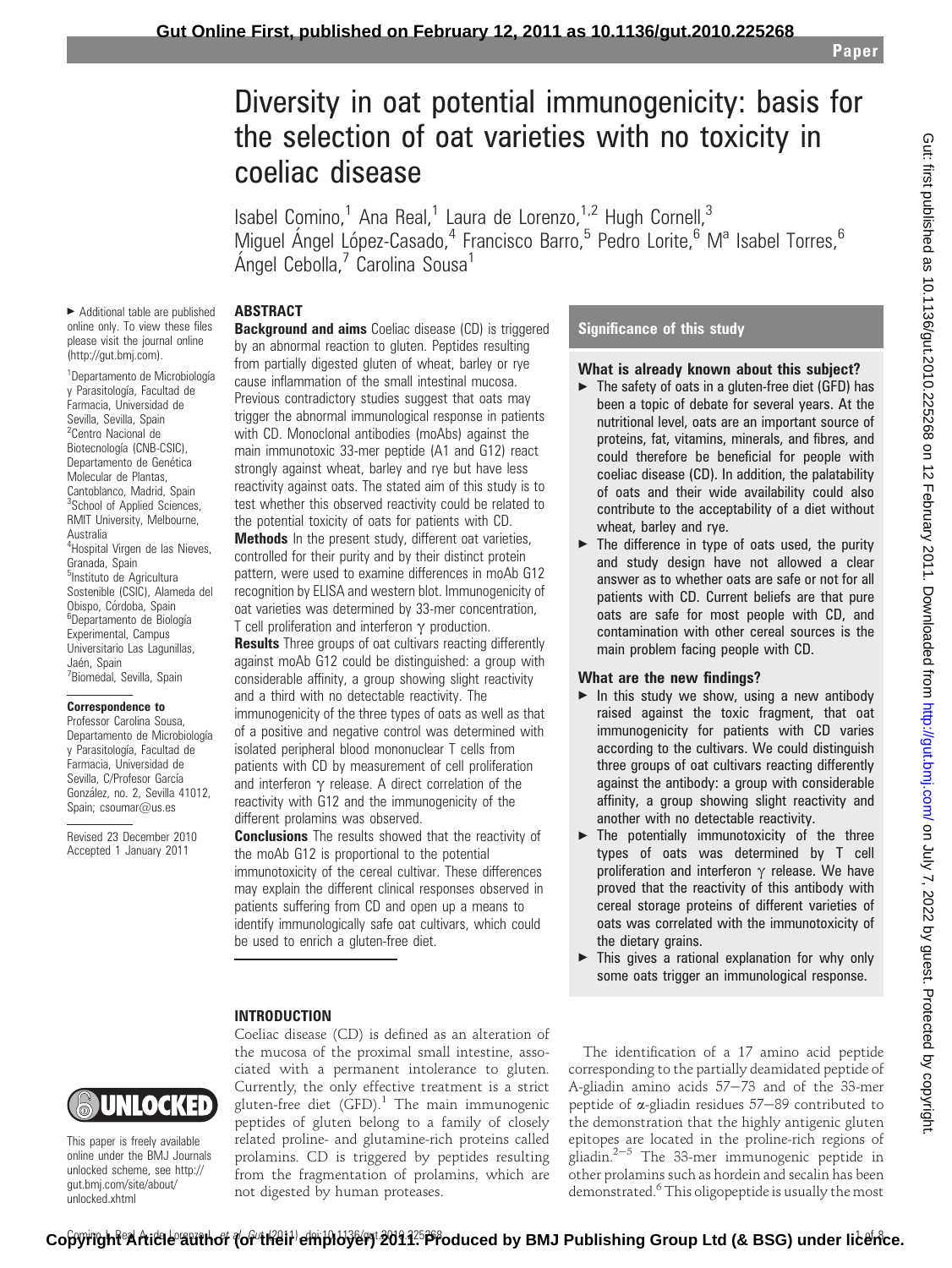## Significance of this study

#### How might it impact on clinical practice in the foreseeable future?

- $\blacktriangleright$  The incorporation of some varieties of oats in food products not only may improve the nutritional quality but may provide a treatment for various illnesses and would be welcomed by patients with CD. Our work may explain the apparently contradictory previous studies relating to the safety of oats for patients with CD. Our study provides new insights about the oat dilemma in CD and suggests practical methods to select tolerable varieties of oats for patients with CD.
- < Our results suggested that the specific antibody is a reliable tool for detecting varieties of oats potentially safe for patients with CD, permitting the enrichment of a GFD. This work should also be taken into consideration in food safety regulations, in particular labelling of gluten-free products that may contain oats. The design of clinical research about oat effect on patients with CD should consider this study to remark the importance of the oat source.

bioactive gluten peptide recognised by gluten-specific T cell lines from  $HLA-DQ2^+$  CD donors; however, it is not the only gluten peptide sequence which is harmful for patients with CD and, furthermore, patients with CD may react against glutenins found in these cereals.<sup>4</sup> Attempts to demonstrate 33-mer peptides in oats have not been successful yet, although some patients with CD have HLA-DQ2-reactive mucosal Tcells that recognise peptides in oats which may cause mucosal inflammation.<sup>7</sup>

The presence of oats in a GFD is still a subject of debate. Oats differ from other cereals in their prolamin content. The percentage of proline and glutamine (amino acids abundant in toxic regions) in avenin is lower than in other toxic cereals. Some clinical researchers state that patients with CD tolerate oats without signs of intestinal inflammation. $8-10$  Several countries permit the use of oats in 'gluten-free' products-for example, Gluten Free Oats. According to the Codex Standard for food for special dietary use for persons intolerant to gluten, CODEX STAN118-1979 (revised 2008, http://www.codexalimentarius. net/web/more info.jsp?id sta=291), oats can be tolerated by most but not all people who are intolerant to gluten. Therefore, whether or not oats that are not contaminated with wheat, rye or barley in foods covered by this standard can be allowed may be determined at the national level. Moreover, according to the Commission Regulation (EC) No 41/2009 (http://eur-lex. europa.eu/LexUriServ/LexUriServ.do?uri=OJ:L:2009:016:0003:0 005:EN:PDF) concerning the composition and labelling of foodstuffs suitable for people intolerant to gluten, a major concern is the contamination of oats with wheat, rye or barley that can occur during grain harvesting, transport, storage and processing. Therefore, the risk of gluten contamination in products containing oats should be taken into consideration with regrad to labelling of those products. Some cross-reactivity with gliadin-specific antibody has been attributed to wheat contamination in oat-based food.10

In contrast, other studies confirmed the toxicity of oats in certain types of patients with CD. Arentz-Hansen et  $al'$ described the intestinal deterioration suffered by some patients with CD following the consumption of oats while on a GFD. Avenin can trigger an immunological response in these patients similar to the response produced by the gluten of wheat, rye or barley. The monitoring of 19 adult patients with CD who consumed 50 g/day of oats over 12 weeks showed that one of the subjects was sensitive to oats.<sup>11</sup> Therefore, it is critical to clarify either qualitatively or quantitatively the potential immunotoxicity of oats to patients with CD. $^{7}$  10

In a previous work, we obtained two monoclonal antibodies (moAbs) G12 and A1 against the  $33$ -mer.<sup>12</sup> Our results suggested that the reactivity of these moAbs was correlated with the potential immunotoxicity of the dietary grains from which the proteins were extracted.<sup> $6\,13$ </sup> These antibodies are able to recognise with great sensitivity peptides (besides the 33-mer peptide) immunotoxic for patients with CD. The sensitivity and epitope preferences of these antibodies were found to be useful for detecting gluten-relevant peptides to infer the potencial toxicity of food for patients with CD.

The moAb G12 showed cross-reactivity that served to detect a certain amount of oat avenins, although with lower sensitivity than hordein, gliadin and secalin.<sup>12</sup> The oat controversy appeared to be a unique case to explore that issue, because cases of intermediated immunotoxicity could be expected and correlation of potential toxicity and analytical signals could be assessed.

With this background, the aim of the present study was to determine whether the most sensitive antibody for 33-mer, G12, could be used to identify varieties of oats that are potentially toxic for patients with CD by establishing a possible correlation between the reactivity of the different varieties and the capacity to activate coeliac T cells from patients with  $CD$ .<sup>12</sup>

We have shown that the reactivity of moAb G12 with cereal storage proteins of different varieties of oats was correlated with the immunotoxicity of the dietary grains from which the proteins were extracted. We showed that the intensity of the signal obtained with this antibody was proportional to the responses in terms of cell proliferation and interferon  $\gamma$  (IFN- $\gamma$ ) release. Our results suggested that the specific moAb G12 is a reliable tool for detecting oat varieties potentially safe for patients with CD, permitting the enrichment of a GFD.

#### MATERIALS AND METHODS Plant materials

Oats (Avena sativa L.) from different cultivars, accessions OM719, OE717, OL715, OA729, OH727, OC723, OF720, OR721 and OP722, were obtained from Spanish and Australian commercial sources. Rice (J. Sendra variety, Spain) and wheat (Triticum durum, Don Pedro variety, Spain) were used as a negative and positive control, respectively.

#### Preparation of prolamin solutions

Oat and rice flours were prepared by grinding the kernels of the oat varieties and rice, and extracted as described in Cornell et al.<sup>14</sup> Gliadin (Sigma, St Louis, Missouri, USA) was prepared in  $60\%$  (v/v) ethanol.

## 33-mer peptide and antigliadin 33-mer moAb

The 33-mer peptide, the G12 moAb and its derived horseradish peroxidase (HRP)-conjugated moAb (G12-HRP) were supplied by Biomedal (Sevilla, Spain).

## DNA extractions and PCR amplification

Extraction of DNA was performed using a modified cetyltrimethylammonium bromide (CTAB) method. DNA concentrations were determined by UV absorption. The purity of the DNA solution was assessed by the 260/280 nm absorption ratio.

Oligonucleotides used in this work were provided by Biomedal and are listed in Supplementary table S1. PCR (Biotools B&M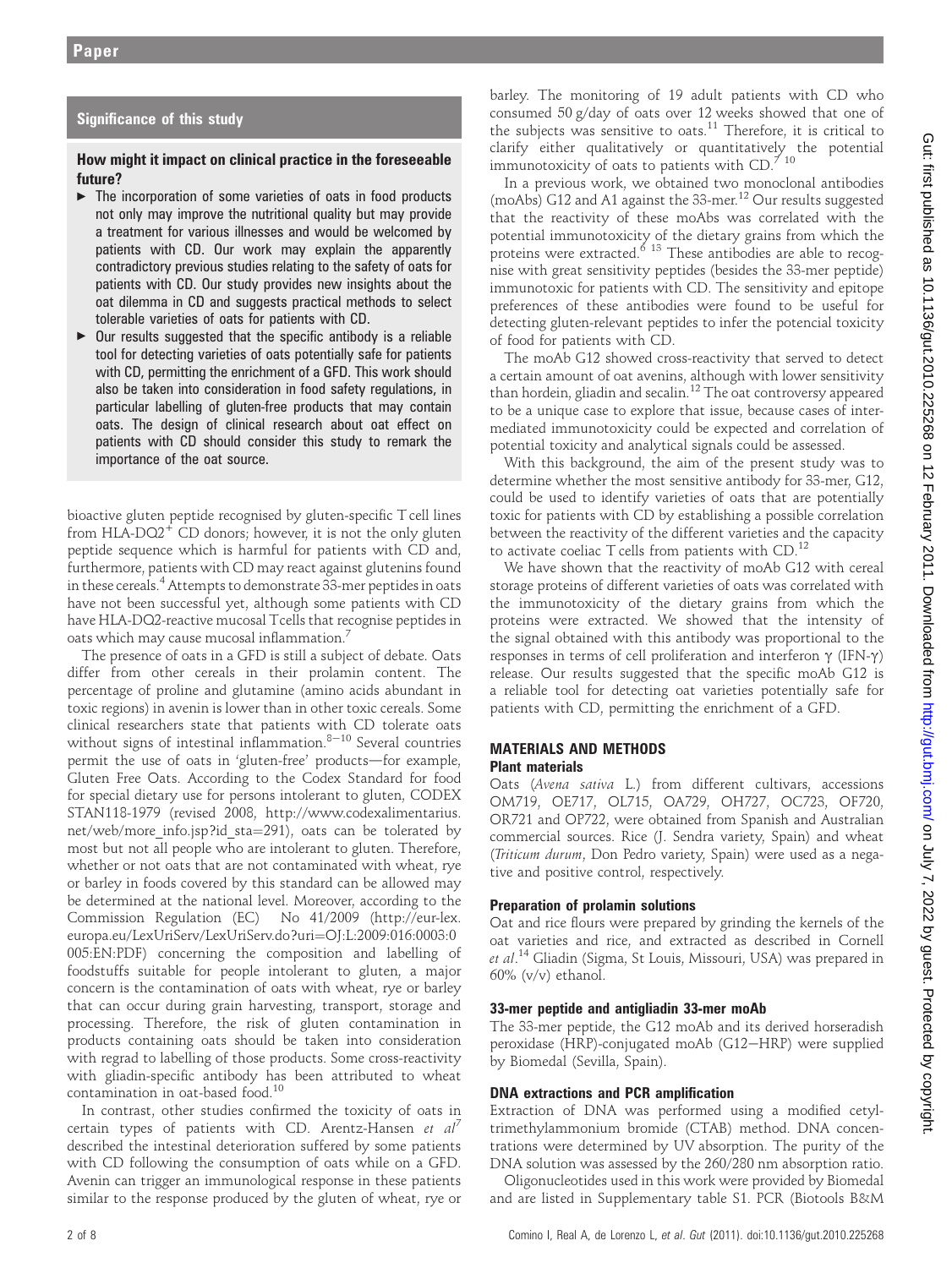Labs, Madrid, Spain) was performed following the manufacturer's protocol.

## Competitive ELISA

We used R5 ELISA according to the supplier's instructions RIDASCREEN kit (Gliadin competitive R-Biopharm AG, Darmstadt, Germany). MoAb G12 competitive ELISA was carried out according to Morón et al.<sup>12</sup>

#### Protein analysis by sodium dodecyl sulfate-polyacylamide gel electrophoresis (SDS-PAGE) and western blotting

SDS-PAGE and immunoblotting were performed under standard conditions. SDS-PAGE was prepared with 12.5% acrylamide. Proteins in the gel were stained with silver staining or transferred to a polyvinylidene fluoride (PVDF) membrane. The PVDF membranes were incubated with G12. After washing, antimouse immunoglobulin G (IgG) phosphatase antibody (Sigma) was added.

#### Matrix-assisted laser desorption/ionisation time-of-flight mass spectrometry (MALDI-TOF MS) analysis

The MALDI-TOF MS analysis was performed as described by Hernando et al.<sup>15</sup> Identification of avenin by MALDI-TOF MS showed characteristic protonated mass patterns.

## Peptic-trypsic-chymotrypsin digestion

The alcohol-soluble protein fraction was extracted from whole flour and subjected to peptic, trypsic and chymotrypsin sequential digestion according to Ehren et al.<sup>13</sup>

## Transglutaminase deamidation

The avenin peptides of the different oat varieties as well as the gliadin and oryzein control were treated with guinea pig liver tissue transglutaminase (tTG) (Sigma) in the presence of 2 mM CaCl<sub>2</sub>, at  $37^{\circ}$ C for 4 h.<sup>16</sup>

#### Histological and serological analysis of subjects

Ten patients with biopsy-proven active CD were included in this study and five healthy patients were considered as the control group. The diagnosis of CD in the patients was determined by serological screening tests accompanied by biopsy of the small intestine according to the criteria of  $Marsh^{17}$  and confirmation of a clinical response to gluten elimination from the diet. Subjects were prospectively screened for CD using antiendomysial antibodies, antigliadin antibodies, tTG antibodies and CD-specific HLA (human leucocyte antigen) typing (table 1). Venous blood was taken at the time of index biopsy. The healthy control patients were serologically negative for antiendomysial, antigliadin and tTG antibodies. The study was approved by the ethic committee of the 'Virgen de las Nieves' Hospital, Granada (Spain), and informed consent was obtained.

# Peripheral blood mononuclear cells (PBMCs) and cell cultures

PBMCs from patients with active CD on a gluten-containing diet were isolated from 6 ml of heparinised blood by Histopaque gradient centrifugation and cultured at a density of  $1\times10^6$  cells/ml in RPMI-1640 culture medium. After 48 h, PBMCs were incubated with avenin, gliadin and oryzein peptides  $(50 \mu g/ml)$ .

# Cell proliferation analysis

T cell proliferation was determined after 48 h of incubation using the ELISA 5-bromo-2-deoxyuridine cell proliferation test (Millipore Chemicon, Temecula, California, USA). The stimulation index (SI) value was calculated by dividing the mean absorbance/10 at 450 nm after stimulation by the mean absorbance of T cells exposed to the culture medium alone (negative control) and divided by 10. The proliferation of PBMCs exposed to the different fragments of avenins was expressed as the mean fluorescent intensity 48 h after exposure.

## IFN- $\gamma$  production

Supernatants from PBMC culture were collected after 48 h and stored at  $-80^{\circ}$ C for IFN- $\gamma$  determination using a commercial<br>ELISA kit in accordance with the manufacturer's instructions ELISA kit in accordance with the manufacturer's instructions (Thermo Scientific, Madrid, Spain). Standards were run on each plate. The sensitivity of the assay was  $\langle 2 \text{ pg/ml}}$ .

## Statistical analysis of T cell and IFN- $\gamma$  assays

Each experiment was carried out in duplicate on separate days. Data are expressed as mean $\pm$ SD. All statistical analysis was performed with the STATGRAPHICS program. When the interaction was significant, the differences between groups were examined by one-factor analysis of variance (ANOVA). A Bonferroni-corrected Student t test was used to compare the individual means. A statistical probability of  $p < 0.05$  was considered significant.

## RESULTS

## Determination of the purity of oat samples

In the present study, the purity of the oat samples was carefully controlled, first by a visual examination to isolate individual grains and avoid the presence of grains from other cereals, and secondly by PCR<sup>18</sup> for the detection of different cereal DNAs (wheat, rye and barley) in oat samples.

To detect cereal contamination (wheat, rye and barley) in the different oat varieties, specific target sequences encoding

Table 1 Clinical data of patients with coeliac disease

| <b>Patient</b><br>Sex<br>Male<br>Female<br>Male | (years)<br>6<br>3 | (Marsh criteria)<br>III <sub>b</sub><br>III a | <b>AAEM</b><br>$^{+}$ | <b>AATG</b><br>252 | <b>HLA-DOB1</b><br>$0201 - 0202$ | <b>HLA-DRB1</b><br>$3 - 7$ |
|-------------------------------------------------|-------------------|-----------------------------------------------|-----------------------|--------------------|----------------------------------|----------------------------|
| Coeliac 1<br>Coeliac 2<br>Coeliac <sub>3</sub>  |                   |                                               |                       |                    |                                  |                            |
|                                                 |                   |                                               |                       |                    |                                  |                            |
|                                                 |                   |                                               | $^{+}$                | 20                 | $0201 - 0202$                    | $3 - 7$                    |
|                                                 | 13                | III <sub>b</sub>                              | -                     | 2                  | $0202 - 0301$                    | $7 - 11$                   |
| Coeliac 4<br>Female                             | 5                 | III <sub>b</sub>                              | $^{+}$                | 102                | $0201 - 0604$                    | $3 - 11$                   |
| Coeliac 5<br>Female                             | 9                 | III <sub>b</sub>                              | $^{+}$                | 139                | $0201 - 0202$                    | $3 - 7$                    |
| Coeliac 6<br>Female                             | 2                 | III <sub>b</sub>                              | $^{+}$                | 15                 | $0302 - 0301$                    | $4 - 4$                    |
| Coeliac 7<br>Female                             | 4                 | III <sub>b</sub>                              | $^{+}$                | 28                 | $0201 - 0501$                    | $1 - 3$                    |
| Coeliac 8<br>Female                             | 7                 | Ш                                             | $^{+}$                | 111                | $0201 - 0202$                    | $3 - 7$                    |
| Male<br>Coeliac <sub>9</sub>                    | 10                | III <sub>b</sub>                              | $^{+}$                | 165                | $0202 - 0301$                    | $7 - 11$                   |
| Male<br>Coeliac 10                              | 5                 | III b                                         | $^{+}$                | 118                | $0201 - 0202$                    | $3 - 7$                    |

AAEM, antiendomysial antibody; AATG, antitransglutaminase antibody, expressed as U/ml; HLA, human leucocyte antigen.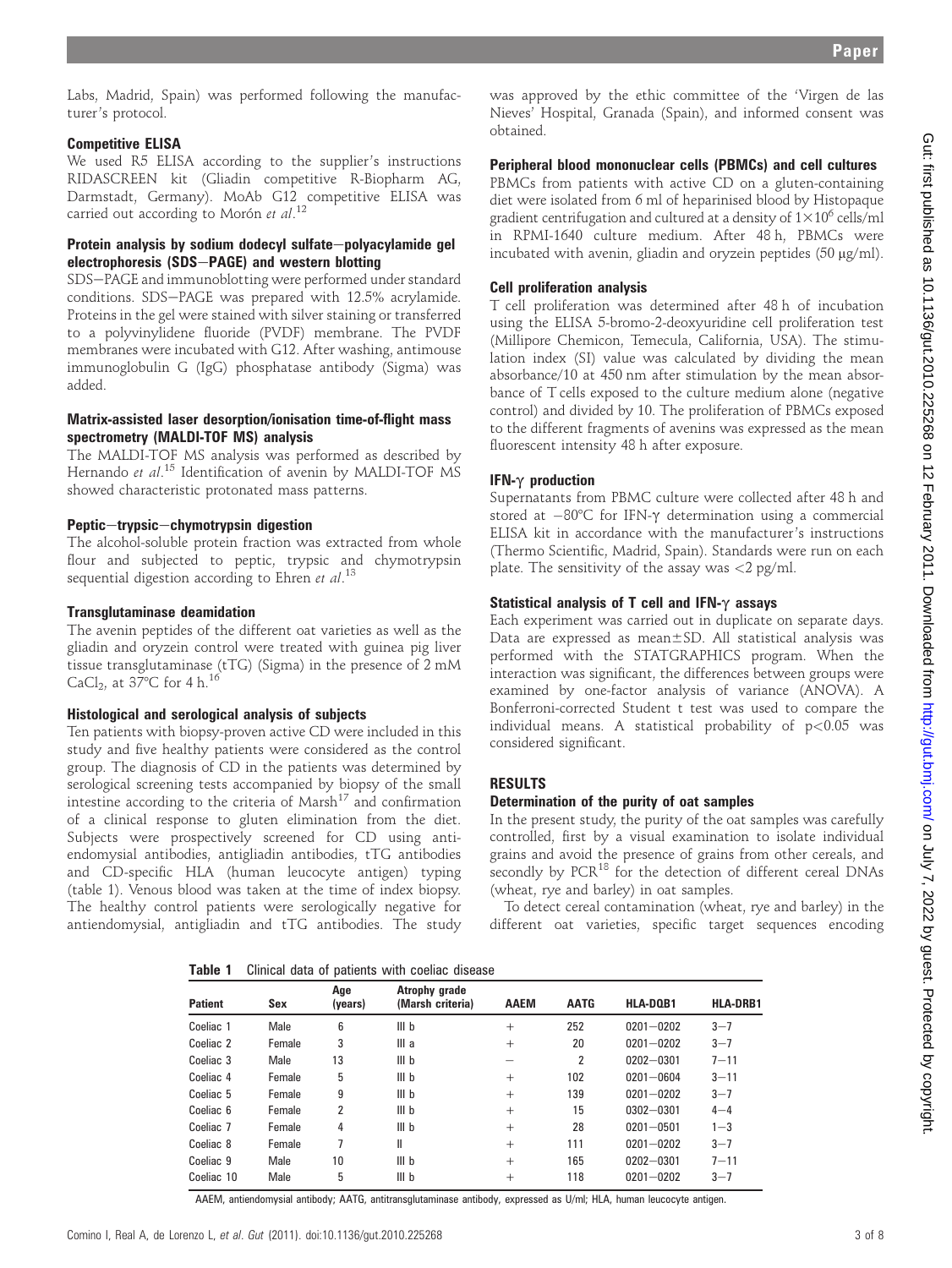

**Figure 1** Evaluation of the presence of amplifiable DNA in oat varieties, wheat and rice by PCR. An ethidium bromide-stained agarose gel with oat, barley, rye and wheat PCR amplification products of two representative oat samples and other cereals (wheat and rice). MW, DNA molecular weight marker. Positive controls: DNA of these cereals amplified with 18S primers. The corresponding primers used were: (a) 18S; (b)  $\omega$ -avenin; (c)  $\omega$ -hordein; (d)  $\omega$ -secalin; and (e)  $\omega$ -gliadin. A representative example from the two biological replicates performed is shown.

fragments of gliadin, secalin, hordein and avenin were chosen for amplification. The amplicon length of the different cereals varied from 104 bp for oats, to 164 bp for barley and 181 bp for wheat and rye. In these experiments, negative results were obtained with the PCR specific for wheat, rye and barley in oat samples; however, positive results were obtained when the oat- and 18S-specific primers were used (figure 1). Wheat amplification showed positive results with the PCR specific for 18S and gliadin, and rye DNA was present in lower amounts in this sample. As shown in figure 1, the analysis of the DNA amplification products by agarose gel electrophoresis confirmed that none of the oat samples was contaminated with wheat, barley, rye or mixtures of these cereals.

# Analysis of avenin variability of the oat cultivars by MALDI-TOF MS and SDS-PAGE

We used MALDI-TOF MS to analyse the prolamin fractions in oats, and to find 'molecular signatures' to identify and characterise the different oat varieties. The spectra of the avenin fractions of the different oat varieties obtained by MALDI-TOF MS and the electrophoretic distribution of the prolamins by SDS-PAGE revealed distinct patterns that could allow their further identification (figure 2). In both MALDI-TOF MS and SDS-PAGE, the distribution of molecular weights ranged between 19 and 31 kDa, in agreement with previous work describing avenins.<sup>18</sup> <sup>19</sup> The number and relative intensity of the peaks obtained by MALDI-TOF MS in the nine oat cultivars were very variable, indicating that oats differ in their avenin complement. Variability in protein length and distribution was also evident by SDS-PAGE. These results indicate the presence of different prolamin subunits in the oat varieties, which differ in both their amino acid composition and length.

## Relative affinity of the moAb G12 for different varieties of oats

To determine whether the moAb G12 had distinct reactivity to the different oat varieties, the affinity of the moAb G12 was determined by competitive ELISA. The oat varieties tested showed different affinities for the moAb G12 (figure 3A). Therefore, three groups of oat varieties could be clearly distinguished depending on their recognition by the moAb G12: a group with high affinity towards the antibody (OM719, OA729 and OE717), a group with intermediate recognition



Figure 2 Comparison of avenin fractions extracted from the oat varieties studied. Avenin spectra were determined by matrix-assisted laser desorption/ionization time-of-flight mass spectrometry of the nine oat varieties. Analysis of proteins extracted from the oat varieties by sodium dodecyl sulfate-polyacrylamide gel electrophoreis (SDS-PAGE). MW, protein molecular weight marker.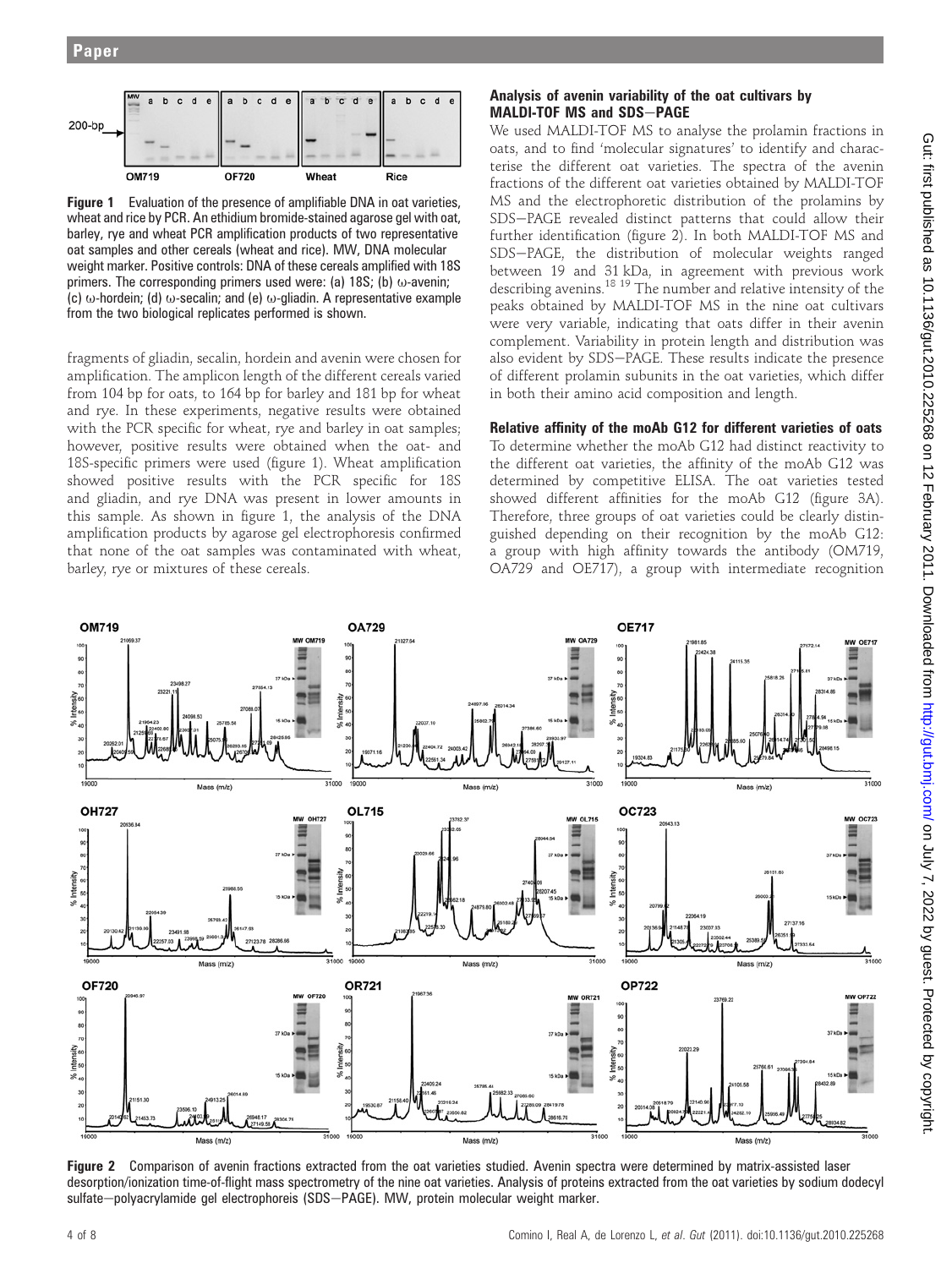Gut: first published as 10.1136/gut.2010.225268 on 12 February 2011. Downloaded from http://gut.bmj.com/ on July 7, 2022 by guest. Protected by copyright Gut: first published as 10.1136/gut.2010.225268 on 12 February 2011. Downloaded from <http://gut.bmj.com/> on July 7, 2022 by guest. Protected by copyright.

(OH727, OL715 and OC723) and another group comprising oats that were not recognised by moAb G12 (OF720, OR721 and OP722). The alternative anti-33mer moAb A1 also provided equivalent results (data not shown).

In order to quantify the affinity of the oat varieties for the moAb G12, the  $IC_{50}$  and the CR were determined for each variety (figure 3B). The  $IC_{50}$  is defined as the concentration that produces a reduction of 50% in the peak signal in the ELISA. The CR was determined as  $(IC_{50}$  of the oat variety that presents the greatest affinity for the antibody/IC<sub>50</sub> of each variety assayed) $\times$ 100. Varieties OE717 and OA729 showed a CR of  $\sim 60\%$  and 75%, respectively, with respect to the most sensitive variety



Figure 3 Relative affinity of the monoclonal antibody (moAb) G12 for different oat varieties and gliadin. (A) Competitive ELISA using the anti-33-mer horseradish peroxidase-conjugated G12 to determine the relative affinity of this antibody for the different varieties of oat. Three assays were performed, with three replicates of each. (B)  $IC_{50}$  and CR of the different oat varieties. N.A., not applicable. (C) Western blot analysis of toxic fractions from different oat prolamins. Membranes were stained with the moAb G12. The colour code for labelling the varieties is the same as that used in A and B. MW, protein molecular weight marker.

(OM719). Varieties OH727, OL715 and OC723, with a CR of 25, 24 and 12%, respectively, were recognised by the moAb G12, but with a lower sensitivity. The avenins of OF720, OR721 and OP722 were not recognised by the moAb G12, as was the case for the negative control (rice).

In order to confirm the ELISA results with another immunological technique and to identify the protein pattern with cross-reactivity to the anti-33-mer antibody, immunoblotting electrophoresis analyses were performed. The results (figure 3C) showed that the moAb G12 had affinity for the varieties OM719, OA729, OE717, OH727, OL715 and OC723. However, the antibody did not react with the varieties OF720, OP722 and OR721. The variability in reactivity demonstrated by western blot thus correlated with the previously presented ELISA results. These results suggested the presence of different prolamin subunits in the oat varieties, differing in both their amino acid composition and length.

Another antibody specific for the sequence QQPFP (R5) was used to analyse the different oat varieties. The results obtained with R5 demonstrate that this antibody, like G12, was able to detect the same six oat varieties as the anti-33-mer antibodies. In the varieties OM719, OA729, OE717 and OH727 the values for the peptide QQPFP ranged between 25 180 and 97 860 mg of peptide per gram of cereal, which according to the instructions of the supplier (Gliadin competitive R-Biopharm AG, Darmstadt, Germany) would correspond to values  $>100$  ppm of gliadin. The varieties OL715 and OC723 were also recognised by the R5 antibody, although with lower sensitivity than the aforementioned varieties. In contrast, the varieties OF720, OR721 and OP722 presented levels of gliadin below 5 ppm. Therefore, the results obtained with R5 were similar to those reported in this work with the anti-33-mer antibodies. In order to avoid false positives, the purity of the samples was monitored molecularly. Earlier works stated that the reactivity of R5 against certain foods prepared with oats is due to cross-contamination with wheat, barley or rye, rather than a direct recognition of epitopes of this antibody in the oat prolamins.<sup>18</sup> However, the results obtained in this work clearly demonstrated that R5 was able to recognise, although with differing affinity, different oat varieties of verified purity.



Figure 4 Detection of the concentration of the 33-mer peptide in different oat varieties. The concentration of 33-mer was determined by competitive ELISA using the monoclonal antibody (moAb) G12 conjugated to horseradish peroxidase. Different independent dilutions were tested for each oat variety, each with three repetitions. The percentage of 33-mer of the variety assayed with respect to that of the most reactive variety (OM719). \*The concentration of the 33-mer was lower than the limit of quantification of the competitive ELISA for the detection of 33-mer (5.4 ng/ml). N.A., not applicable.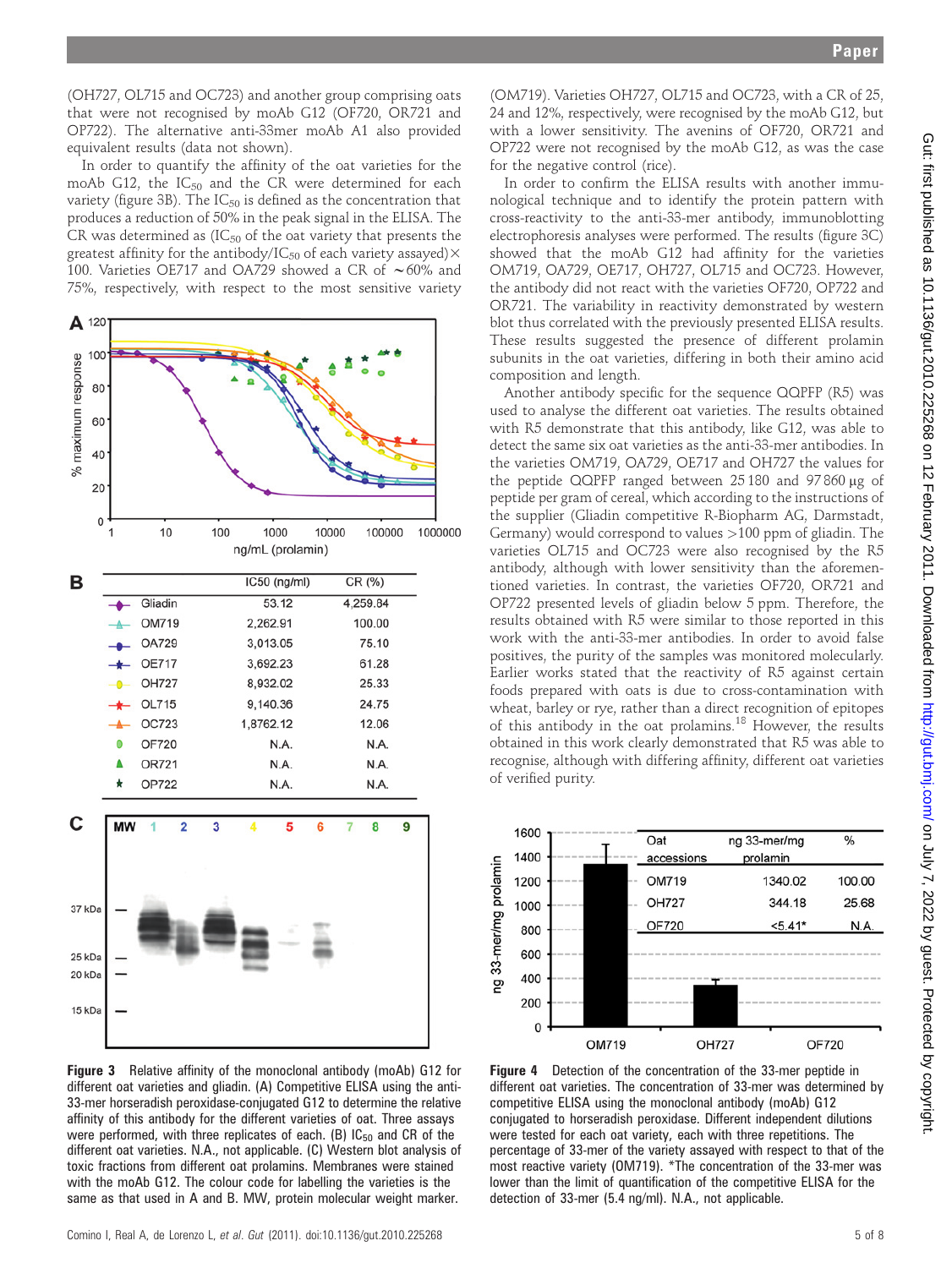Figure 5 Proliferative responses of T cells to deamidated peptides of prolamin from three different oat varieties. Peripheral blood mononuclear cells were stimulated by tissue transglutaminase-treated prolamin digest for 48 h. Gliadin and oryzein were used as the positive and negative control, respectively. The experiments were performed in duplicate and the mean stimulation index  $(SI) \pm SD$  is shown. The SI values of T cells exposed



to prolamin digests were statistically significant with respect to (A) the control (healthy patients) and (B) oryzein. \*p<0.05; \*\*p<0.005.

#### Determining the concentration of immunoreactive peptides in oats

To evaluate the relative amount of immunotoxic epitopes present in the prolamins of different oat varieties, one variety was chosen from each of the three groups previously identified for their affinity towards the moAb G12. Thus, OM719 represented the group with greatest affinity towards the moAb G12, OH727 those of intermediate reactivity and OF720 those not recognised by this antibody. The presence of immunoreactive peptides was determined by the moAb G12 competitive ELISA, using the 33-mer peptide as the standard curve. The presence of 33-mer and close analogues in the most reactive oat variety, OM719, was of the order of 1340 ng/mg of avenin (figure 4). In OH727, the levels of 33-mer were some fourfold lower than in OM719. However, in the case of OF720, the concentration of 33-mer was reduced >1300-fold with respect to OM719, reaching levels undetectable by this method. This result was consistent with earlier results obtained using  $IC_{50}$  and  $CR$ , and by western blot. At the same time, these results indicated the enormous difference between some varieties regarding the presence of sequences that are immunoreactive for patients with CD.

#### Correlation between moAb G12 reactivity and immunogenicity of different oat varieties

To determine whether the variations in the reactivity of the anti-33-mer G12 in the different oat varieties were correlated with the greater or lesser immunogenicity of the cereal, we directly challenged the cereal extracts with relevant cells obtained from patients with CD. The clinical and immunological characteristics of patients with CD are presented in table 1.

Immunogenicity was determined by T cell proliferation and IFN-g production. Three cultivars of oats were selected; one variety was chosen from each previously identified group (OM719, OH727 and OF720). We tested whether there was a correlation between their potential immunotoxicity for patients with CD and their reactivity with the moAb G12.

The avenin of the oat varieties, gliadin and oryzein were subjected to peptic, trypsic and chymotrypsin sequential digestion and treated with tTG.

Cell proliferation and IFN- $\gamma$  release in the culture medium were measured as indexes of lymphocyte activation. We found a significant increase in the T cell proliferation in cultures incubated with OM719 and gliadin ( $SI=1.3\pm0.7$  and  $1.8\pm0.9$ , respectively), and also with OH727 ( $SI=1.02\pm0.5$ ). These results clearly showed that gliadin and OM719 displayed the highest activity, being the most potentially immunogenic (figure 5). The incubation with OF720 increased cell proliferation  $(SI=0.65\pm0.4)$  similar to incubation with oryzein  $(SI=0.62\pm0.3)$ . We included the values presented in healthy patients (control) as reference values to compare the effect of peptides in patients with CD under the same conditions of cell culture.

Release of IFN- $\gamma$  in the culture medium after the exposure of coeliac peripheral T lymphocytes to deamidated avenin peptides was assessed (figure 6). According to this assay, gliadin and prolamins from OM719 were very immunogenic, with the highest values of IFN- $\gamma$  release (9.4±0.76 and 7.9±0.57 pg/ml, respectively), whereas the exposure to OH727 induced a lower mean value of IFN- $\gamma$  (4.8±0.95 pg/ml). Finally, OF720 and oryzein were the least immunogenic  $(3.4 \pm 1.09$  and  $2.3 \pm 0.89$  pg/ ml, respectively).

#### **DISCUSSION**

In this work, we have shown that there is a wide range of reactivity of different oat cultivars to the anti-33-mer G12.<sup>12</sup> Furthermore, the reactivity of isolated coeliac T cells to three different oat varieties ranging from none to maximal moAb G12 recognition showed a direct correlation of the T cell reactivity and moAb G12 reactivity. Traditionally, treatment with a GFD has excluded wheat, barley, rye and also oats.<sup>20</sup> However, there is still some debate about the safety of oats. $^{10}$  The safety of oats in individuals with CD has been widely investigated.<sup>10</sup> Several in

**Figure 6** Interferon  $\gamma$  (IFN- $\gamma$ ) production by T cells with prolamin digests from three different oat varieties. T lymphocytes were stimulated with digested prolamins after treatment with tissue transglutaminase. IFN- $\gamma$  production was evaluated by ELISA after 48 h of incubation. The results are shown as the means of duplicate wells and expressed as pg/ml. Gliadin and oryzein were used as the positive and negative control, respectively.



Significant with respect to (A) healthy controls and (B) oryzein. \*p<0.05; \*\*p<0.005.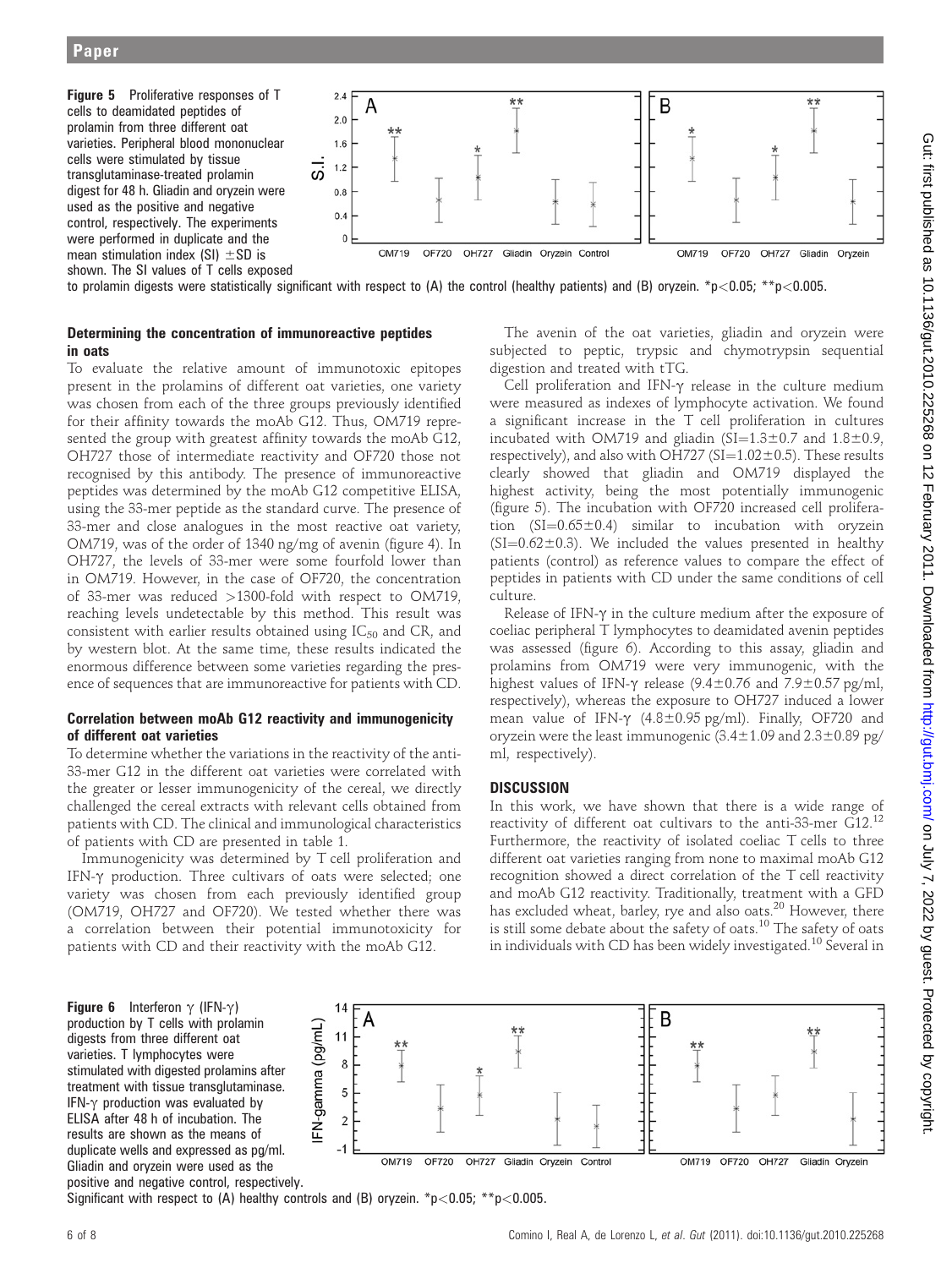vivo and in vitro studies indicated that the majority of patients with CD could tolerate moderate amounts of pure oats.<sup>8 10 21</sup> In contrast, other authors showed clear evidence suggesting that avenins have the ability to induce the activation of mucosal T cells, causing gut inflammation and villous atrophy.7 11 22 23 These results suggested that intolerance to oats exists in some patients with CD.<sup>7</sup>

Comparison of the different studies are complicated by the different study designs, the different conditions used in the testing, the number of subjects included in each study and the reporting of the purity control of the oat material used in the clinical trials. Another relevant factor in different designs is the absence of information on the oat variety used. Silano et  $al^{24}$ investigated the immunogenic effect of avenins from four oat cultivars using peripheral lymphocytes from patients with CD. The results obtained in this work show that there are in fact differences in immunogenicity in the oat varieties studied. In contrast to those authors, we found that some varieties were not reactive against the T cells of patients with CD.

In our work, first we have examined whether the low but significant reactivity of the moAb G12 to oats was due to any potential cross-contamination, as suggested elsewhere, by PCR analysis, and secondly, we have studied the importance of the cultivar in moAb G12 recognition.<sup>18</sup> For this study, the purity of the oat samples was carefully controlled and shown to be free from contamination by other cereals that was reported as an intermittent problem that could potentially skew trial results.

Three oats groups could be distinguished based on their recognition by moAb G12: a group with considerable affinity towards the antibody, a group with moderate-low recognition and another group that was not recognised at all by the antibody. We confirmed these results by MALDI-TOF, SDS-PAGE and western blot by showing that the number, relative intensity of the peaks and protein profile obtained for the nine oat varieties differ from one another.

A direct correlation of the reactivity with moAb G12 and the immunogenicity of the different prolamins was observed by in vitro studies. In fact, prolamin peptides from OM719, and to a lesser degree OH727, could be potentially immunotoxic, whereas those from OF720 proved to be non-active in triggering both T cell proliferation and IFN-g release. These results could also explain previous contradictory results described elsewhere relating to the potential oat toxicity for patients with CD. Future experiments based on the method described by Anderson et  $al^2$  and Tye-Din et  $al^4$  will be carried out. The next logical set of experiments would involve an acute 3 day oat challenge of patients on a GFD, with blood sampling at 6 days.

It is worth mentioning that gliadin was at least 40- to 400 fold more reactive to moAb G12 than any of the reactive tested avenins. Catassi et  $al^{25}$  demonstrated that the ingestion of contaminated gluten should be kept lower than 50 mg/day in the treatment of CD. Based on the reactivity of the G12 antibody against the different oat varieties and gliadin and on the results published by Catassi et  $al$ ,<sup>25</sup> the tolerance to the most toxic oats might be in the range of  $2-20$  g/day. Based on previous literature it appears that the amount of pure oats considered within the range of safe limits is a minimum of 20 g/ day.<sup>10</sup> Therefore, the limits for potential immunotoxicity inferred from moAb G12 oat reactivity were of the same order of magnitude as clinical assays with no consideration of the intrinsic potential of the oat cultivar. Furthermore, the oat varieties identified as non-immunogenic in T cell assays and by moAb G12 could be proposed for their use as well-tolerated cereals recommended for a GFD.

The interest in oats for human consumption has increased in recent years because of the widely recognised nutritional and health benefits of this cereal.<sup>10</sup> The incorporation of some oat varieties in food products may not only improve the nutritional quality but could act also a treatment for various illnesses.

By dissecting the reactivity of moAb G12 to different oat cultivars and its correlation in biological assays with T cells, we have shown that there is a wide range of variation of potential immunotoxicity of oat cultivars. We also demonstrated that there is no strict correlation between total gluten amount and potential immunotoxicity due to the fact that some 33-mer analogue epitopes may be much less immunogenic and require higher doses to provoke an equivalent toxic effect. Our observations suggest that moAb G12-based immunotechniques appear to be a pragmatic method to evaluate potential immunotoxicity. Our approach offers a new tool to conduct proper clinical trials in order to confirm the in vitro results.

Acknowledgements The authors are grateful to Dr Amado Salvador Peña and Sandra van Zeeland for their helpful discussions and critical reading of the manuscript. We thank Catherine N. Torgler for comments on the manuscript. We are grateful to Dr Marco Silano for his expert advice and to Manuel Márquez for his help in the design of the figures. We also thank Dr Manuel Gómez for his advice regarding the plant materials.

Funding This work was supported by Asociación de Celíacos de Madrid (to SC) by grants PET2008 0055 from VI Plan Nacional de Investigación Científica, Desarrollo e Innovación Tecnológica (Ministerio de Ciencia e Innovación), IAB (Instituto Andaluz de Biotecnología) (to SC) and by AGR2009-4966M (Proyecto de Excelencia, Junta de Andalucía) (to TM). Biomedal thanks Corporación Tecnológica de Andalucía and Agencia IDEA for co-founding this study (to CA).

#### Competing interests None.

#### **Patient consent Obtained.**

**Ethics approval** This study was conducted with the approval of the Hospital Virgen de las Nieves, Granada, Spain.

Contributors Conceived and designed the experiments: CI, TM, CA, SC. Performed the experiments: CI, RA, LL, LAM, BF, LP. Analysed the data: CI, LL, TM, CA, SC. Contributed reagents/materials/analysis tools: CH, LAM, BF, CA, CS. Wrote the paper: CI, LL, BF, TM, CA, SC.

Provenance and peer review Not commissioned; externally peer reviewed.

#### **REFERENCES**

- Bethune MT, Khosla C. Parallels between pathogens and gluten peptides in celiac sprue. PLoS Pathogens 2008;4:e34.
- Anderson RP, Degano P, Godkin AJ, et al. In vivo antigen challenge in celiac disease identifies a single transglutaminase-modified peptide as the dominant A-gliadin T-cell epitope. Nat Med 2000;6:337-42.
- Shan L, Molberg Ø, Parrot I, et al. Structural basis for gluten intolerance in celiac sprue. Science 2002;297:2275-9.
- Tye-Din JA, Stewart JA, Dromey JA, et al. Comprehensive, quantitative mapping of T cell epitopes in gluten in celiac disease. Sci Transl Med 2010;2:41ra51.
- 5. Shan L, Qiao SW, Arentz-Hansen H, et al. Identification and analysis of multivalent proteolytically resistant peptides from gluten: implications for celiac sprue. J Proteome Res 2005;4:1732-41.
- 6. Morón B, Bethune M, Comino I, et al. Toward the assessment of food toxicity for celiac patients: characterization of monoclonal antibodies to a main immunogenic gluten peptide. PloS One 2008;3:e2294.
- Arentz-Hansen H, Fleckenstein B, Molberg Ø, et al. The molecular basis for oat intolerance in patients with celiac disease.  $PLoS$  Medic 2004;1:84-92.
- 8. Janatuinen EK, Pikkarainen PH, Kemppainen TA, et al. A comparison of diets with and without oats in adults with celiac disease. N Engl J Med 1995;333:1033-7.
- 9. **Thompson T.** Oats and the gluten-free diet.  $J$  Am Diet Assoc 2003;103:376-9.
- 10. Pulido O, Gillespie Z, Zarkadas M, et al. Introduction of oats in the diet of individuals with celiac disease: a systematic review. Adv Food Nutr Res 2009;57:235-85.
- 11. Lundin KE, Nilsen EM, Scott HG, et al. Oats induced villous atrophy in coeliac disease. Gut 2003;52:1649-52.
- Morón B, Cebolla A, Manyani H, et al. Sensitive detection of cereal fractions that are toxic to celiac disease patients by using monoclonal antibodies to a main immunogenic wheat peptide. Am J Clin Nutr 2008; 87:405-14.
- 13. Ehren J, Morón B, Martin E, et al. A food-grade enzyme preparation with modest gluten detoxification properties. PLoS One 2009;4:e6313.